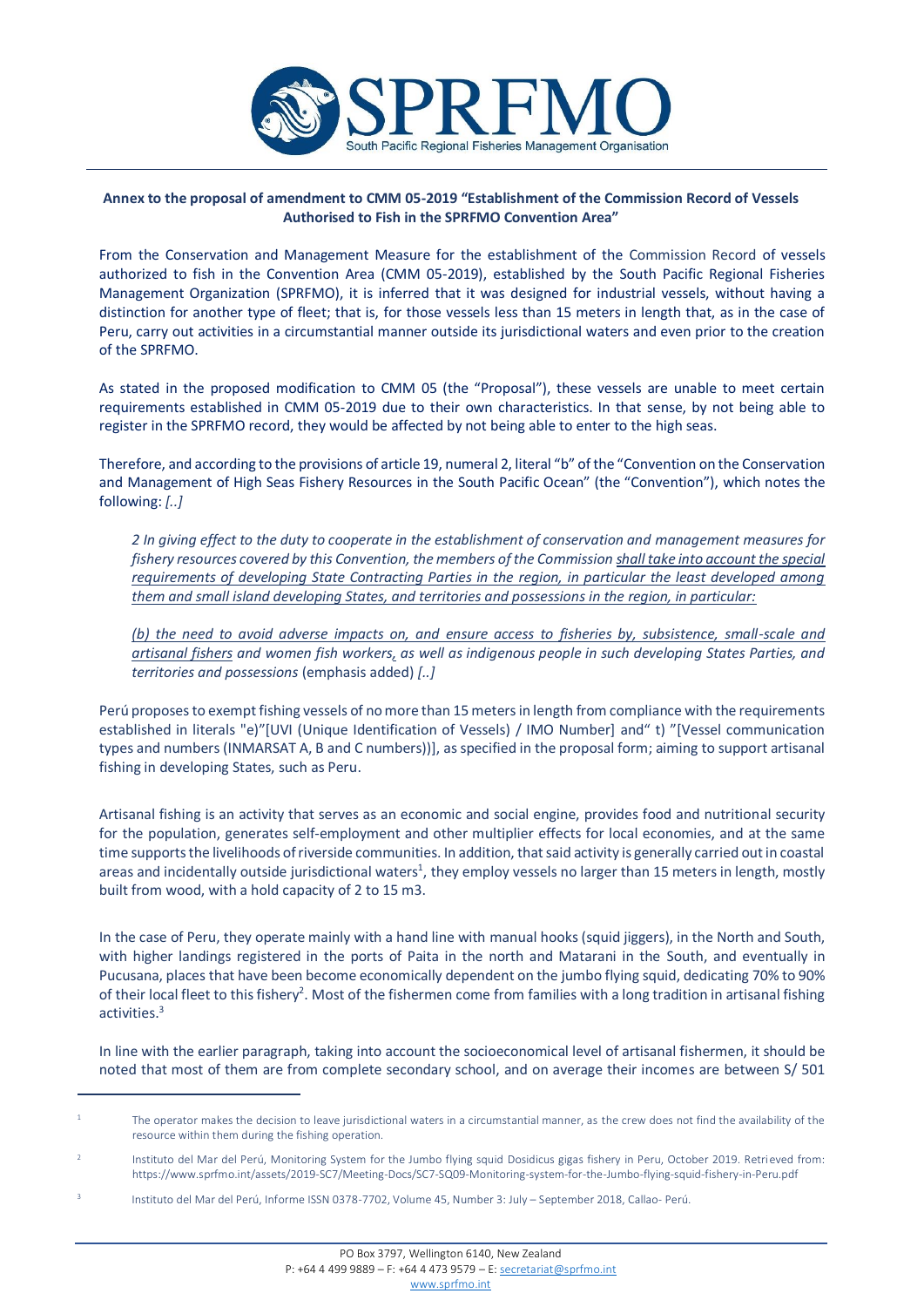and S/ 1,000 per month (equivalent to approximately \$ 140 - \$ 278). They are characterized by having a high family burden, so the main motivations for working in the artisanal fishing activity are economic necessity and familiar tradition.

In this context, Peru considers that the same requirements that can be met in the industrial fishing activities of the States, or more developed fishing entities, should not be required for artisanal fishing activities (with no more than 15 meters in length) within Regional Fisheries Management Organizations (RFMOs).

The foregoing argument is based on the fact that the main reason for the formation of the RFMOs is the regulation of activities in which highly autonomous vessels are employed, whose operations are mainly carried out continuously on the high seas, seeking to avoid risks associated with the sustainability of the resources contained in said area.

Peru estimates that artisanal vessels could be monitored by the VMS of the SPRFMO since many of them have satellite tracking systems that would allow knowing their location. In that sense, the SPRFMO VMS can replace the requirement of having an IMO number. Likewise, it should be taken into consideration that these vessels may have a registration number at the local level. Also, since they are not outside the jurisdictional waters for long, it would not be necessary to have INMARSAT communication numbers, since these are too expensive. Instead, for security issues they use the radiobeacon, being of mandatory use and established by the General Direction of Captaincies and Coast Guard - DICAPI. It should be added that this mechanism can be replaced by another type of communication system depending on each Member State.

Peru considers that this proposal to amend CMM 05-2019 is supported, in addition to what is contemplated in Article 19 (2) (b) of the Convention, in the Sustainable Development Goals 14 " Conserve and sustainably use the oceans, seas and marine resources" (SDG 14), since it goes beyond the importance of the conservation and sustainable use of the oceans and seas and places its attention and importance on food security, on people and artisanal fishing communities that depend on hydrobiological resources and in the very future on States especially developing States that depend on hydrobiological resources. Even more so when it is recognized as target 14.7, which calls for "By 2030, increase the economic benefits to Small Island developing States and least developed countries from the sustainable use of marine resources, including through sustainable management of fisheries, aquaculture and tourism" and, as target 14.b, "Provide access for artisanal fishers to marine resources and markets".

It should be remembered that SDG 14 is one of the great priorities of the 2030 Agenda for Sustainable Development and for the Decade of Ocean Sciences for Sustainable Development (2021-2030), declared by the United Nations as it seeks to strengthen the development and implementation of science-based solutions for the management of fisheries, especially artisanal fisheries<sup>4</sup>.

On the other hand, it should be noted that the United Nations General Assembly declared 2022 as the International Year of Artisanal Fisheries and Aquaculture (IYAFA 2022), considered as an important recognition of the millions of small fishermen, aquaculturists and workers from fish, which provide healthy and nutritious food to billions of people and contribute to achieving the goal of "Zero Hunger" set by the United Nations Development Programme. In this context, Peru was elected President of the Committee for the International Year of Artisanal Fisheries and Aquaculture 2022, in which the Food and Agriculture Organization of the United Nations (FAO) also participates, with the commitment to continue promoting policies and actions for the sustainable development of artisanal fishing and aquaculture.

<sup>4 2022</sup> The international year of artisanal fisheries and aquaculture. Scoping paper on small-scale fisheries and aquaculture. Food and Agriculture Organization of the United Nations.